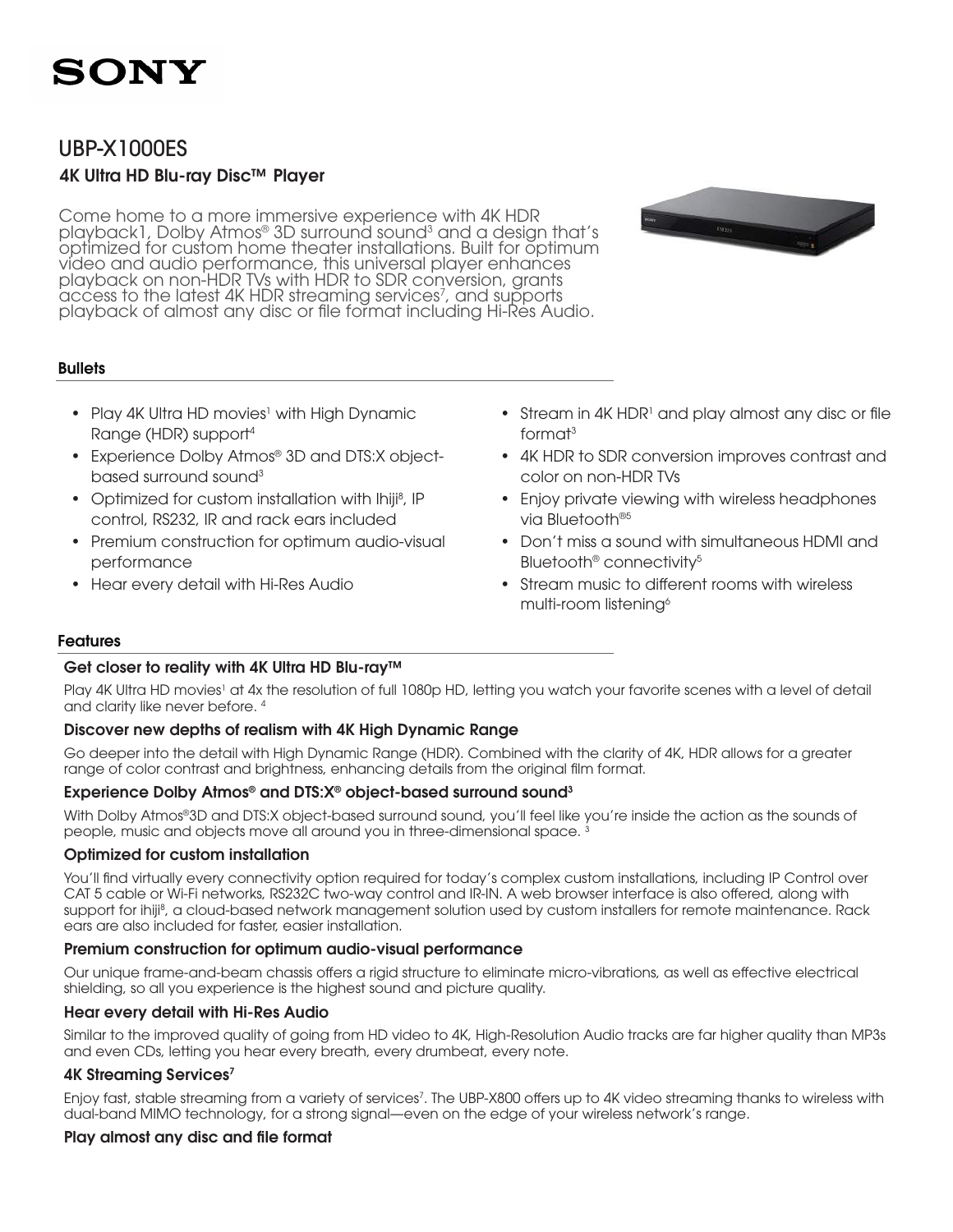The UBP-X1000ES works with just about everything you choose to play through it. This versatile 4K Blu-ray and multimedia player is able to play most discs, supports playback of the most poular USB video and audio file types, in addition to supporting a host of High-Resolution Audio formats. All you have to do is decide what to enjoy next.

### 4K HDR to SDR conversion4

4K HDR to SDR (Standard Dynamic Range) conversion improves contrast and color for optimized playback and viewing on non-HDR TVs.

### Enjoy private viewing with wireless headphones<sup>5</sup>

Amplify the effect of every cinematic moment when you watch privately. The UBP-X800 supports Bluetooth® audio transmission<sup>s</sup> so you can use your favorite Bluetooth® headphones<sup>s</sup> for private viewing, without wires.

### Don't miss a sound with simultaneous HDMI and Bluetooth<sup>®</sup> connectivity<sup>5</sup>

Send audio via HDMI to your TV or soundbar while sending it to a wireless speaker or headphones over Bluetooth<sup>®5</sup> at the same time. With simultaneous connectivity, you don't have to miss a word or sound even if you step away from your TV.

### Stream music to different rooms<sup>6</sup>

Listen to the same great song all around the house with multi-room listening. Now you can group selected Sony sound bars and speakers

together and stream music in multiple rooms.<sup>6</sup>

### Sony® ES 5-Year Limited Warranty

All ES-Series 4K Ultra HD Blu-Ray Players come with an industry leading 5-year parts and labor warranty, 90-day advanced exchange program, and dedicated toll-free support line staffed by CEDIA-trained product experts. (1-877-619-7669; Monday – Friday 10am – 7pm ET).

| Supported Media        |                                     |                             |
|------------------------|-------------------------------------|-----------------------------|
| <b>Supported Media</b> | CD (DTS-CD)                         | Yes                         |
|                        | $DVD + R$                           | Yes                         |
|                        | DVD+R Double Layer                  | Yes                         |
|                        | DVD+RW                              | Yes                         |
|                        | DVD Camcorder 8cm DVD               | 8cm DVD-R/-RW<br>8cm DVD+RW |
|                        | DVD-R                               | Video<br>VR (w/o CPRM)      |
|                        | <b>DVD-R Dual Layer</b>             | Video<br>VR (w/o CPRM)      |
|                        | DVD-RW                              | Video<br>VR (w/o CPRM)      |
|                        | <b>DVD-Video</b>                    | Yes                         |
|                        | External HDD (Read/Write/Copy/Move) | Yes (Read)                  |
|                        | File System                         | FAT32 / exFAT / NTFS        |
|                        | SA-CD (SA-CD/CD) Playback           | Yes                         |
|                        | Ultra HD Blu-ray                    | Yes(DL/TL)                  |
|                        | <b>USB Memory</b>                   | Yes                         |
|                        | Video CD                            | Partially capable           |
| <b>BDAV</b>            | BD-R                                | Yes (ver.1.0, SL/DL)        |
|                        | <b>BD-RE</b>                        | Yes (ver.2.0, SL/DL)        |
| <b>BDMV</b>            | BD-R                                | Yes (ver.2.0, SL/DL)        |
|                        | <b>BD-RE</b>                        | Yes (ver.3.0, SL/DL)        |

### **Specifications**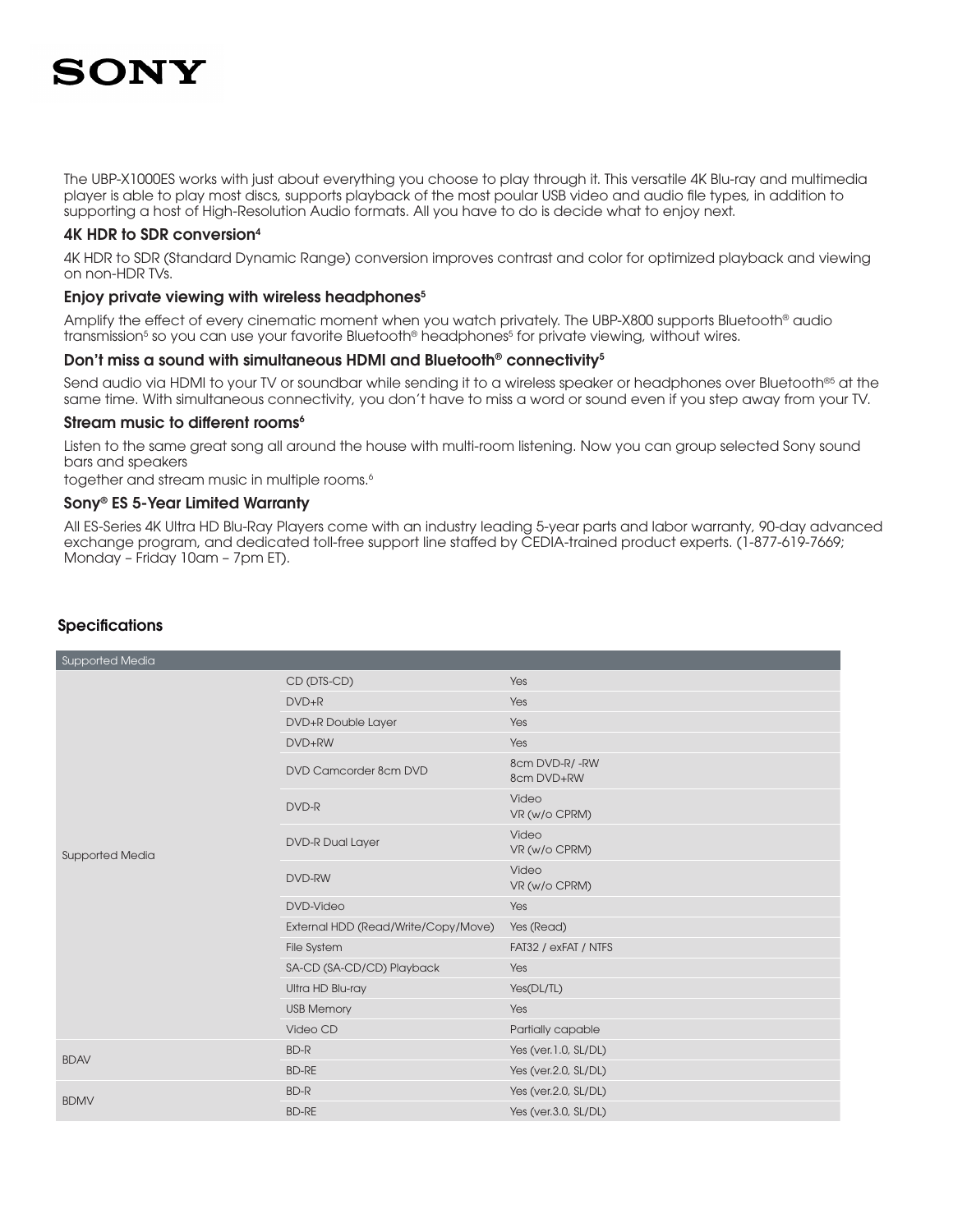| <b>Hybrid Disc</b><br><b>BD/DVD</b><br>Yes (select in set-up menu)<br>HDDVD/DVD<br>Yes (DVD part only)<br><b>Mixed Disc</b><br><b>BDAV/BDMV</b><br>Yes (BDMV)<br>Yes (BD, DVD, CD, USB), DLNA (.aac only)<br>AAC (.aac, .mka)<br>$AAC$ (.m4a)<br>Yes (BD, DVD, CD, USB, DLNA)<br>AIFF (.aiff, .aif)<br>Yes (BD, DVD, CD, USB, DLNA) |
|-------------------------------------------------------------------------------------------------------------------------------------------------------------------------------------------------------------------------------------------------------------------------------------------------------------------------------------|
|                                                                                                                                                                                                                                                                                                                                     |
|                                                                                                                                                                                                                                                                                                                                     |
|                                                                                                                                                                                                                                                                                                                                     |
|                                                                                                                                                                                                                                                                                                                                     |
|                                                                                                                                                                                                                                                                                                                                     |
|                                                                                                                                                                                                                                                                                                                                     |
| ALAC (.m4a)<br>Yes (BD, DVD, CD, USB, DLNA)                                                                                                                                                                                                                                                                                         |
| Dolby Digital (.ac3, .mka)<br>Yes (BD, DVD, CD, USB)                                                                                                                                                                                                                                                                                |
| DSD - DSDIFF/DSC (.dff, .dsf)<br>Yes (BD, DVD, CD, USB, DLNA)                                                                                                                                                                                                                                                                       |
| FLAC (.flac, .fla)<br>Yes (BD, DVD, CD, USB, DLNA)                                                                                                                                                                                                                                                                                  |
| HE-AACv1/v2<br>Yes (BD, DVD, CD, USB, DLNA)<br><b>Music</b>                                                                                                                                                                                                                                                                         |
| LPCM (.mka)<br>Yes (BD, DVD, CD, USB)                                                                                                                                                                                                                                                                                               |
| LPCM (.wav)<br>Yes (BD, DVD, CD, USB, DLNA)                                                                                                                                                                                                                                                                                         |
| Yes (BD, DVD, CD, USB, DLNA)<br>Monkey's Audio                                                                                                                                                                                                                                                                                      |
| MP3 (.mka)<br>Yes (BD, DVD, CD, USB)                                                                                                                                                                                                                                                                                                |
| MP3 (.mp3)<br>Yes (BD, DVD, CD, USB, DLNA)                                                                                                                                                                                                                                                                                          |
| Vorbis<br>Yes (BD, DVD, CD, USB, DLNA)                                                                                                                                                                                                                                                                                              |
| WMA10 Pro<br>Yes (BD, DVD, CD, USB, DLNA)                                                                                                                                                                                                                                                                                           |
| WMA9 Standard (.wma)<br>Yes (BD, DVD, CD, USB, DLNA)                                                                                                                                                                                                                                                                                |
| BMP (.bmp)<br>Yes (BD, DVD, CD, USB)                                                                                                                                                                                                                                                                                                |
| GIF (.gif)<br>Yes (BD, DVD, CD, USB, DLNA)                                                                                                                                                                                                                                                                                          |
| Yes (BD, DVD, CD, USB, DLNA)<br>JPEG (.jpg, .jpeg)<br>Photo                                                                                                                                                                                                                                                                         |
| MPO MPF 3D (.mpo)<br>Yes (BD, DVD, CD, USB)                                                                                                                                                                                                                                                                                         |
| PNG (.png)<br>Yes (BD, DVD, CD, USB, DLNA)                                                                                                                                                                                                                                                                                          |
| WEBP<br>Yes (BD, DVD, CD, USB)                                                                                                                                                                                                                                                                                                      |
| <b>AVCHD Disc Format Folder</b><br>Yes (BD, DVD, CD, USB, DLNA)                                                                                                                                                                                                                                                                     |
| <b>HEVC</b><br>Yes (BD, DVD, CD, USB, DLNA)                                                                                                                                                                                                                                                                                         |
| Motion JPEG (.mov, .avi)<br>Yes (BD, DVD, CD, USB, DLNA)                                                                                                                                                                                                                                                                            |
| MPEG-1 Video/PS (.mpg .mpeg, .m2ts,<br>Yes (BD, DVD, CD, USB, DLNA)<br>.mts)                                                                                                                                                                                                                                                        |
| MPEG-2 Video/PS, TS ( .mpg.mpeg,<br>Yes (BD, DVD, CD, USB, DLNA)<br>m2ts, .mts)<br>Video                                                                                                                                                                                                                                            |
| MPEG-4/AVC (.mov, 3gp, .3g2, .3gpp,<br>Yes (BD, DVD, CD, USB, DLNA)<br>$3qpp2$ , $fiv)$                                                                                                                                                                                                                                             |
| MPEG-4 AVC (.mkv, .mp4, .m4v, .m2ts,<br>Yes (BD, DVD, CD, USB, DLNA)<br>.mts)                                                                                                                                                                                                                                                       |
| Yes (BD, DVD, CD, USB)<br>VC1 (.m2ts, .mts, .mkv)                                                                                                                                                                                                                                                                                   |
| Yes (BD, DVD, CD, USB, DLNA)<br>WMV9 (.wmv, .asf, .mkv)                                                                                                                                                                                                                                                                             |
| <b>XVID</b><br>Yes (BD, DVD, CD, USB, DLNA)                                                                                                                                                                                                                                                                                         |
| BD-Live (Profile2.0)<br>Yes                                                                                                                                                                                                                                                                                                         |
| BD-ROM (SL/DL)<br>Yes (SL/DL)<br><b>BD-ROM</b>                                                                                                                                                                                                                                                                                      |
| Bonus View (Profile1.1)<br>Yes (Profile 1.1)                                                                                                                                                                                                                                                                                        |
| Stereoscopic 3D (profile 5)<br>Yes                                                                                                                                                                                                                                                                                                  |
| Yes<br>CD (CD-DA)<br>CD                                                                                                                                                                                                                                                                                                             |
| CD-R/-RW<br>Yes                                                                                                                                                                                                                                                                                                                     |
| Yes<br><b>DVD-Audio</b><br>DVD-ROM                                                                                                                                                                                                                                                                                                  |
| <b>DVD-Video</b><br>Yes<br>3D                                                                                                                                                                                                                                                                                                       |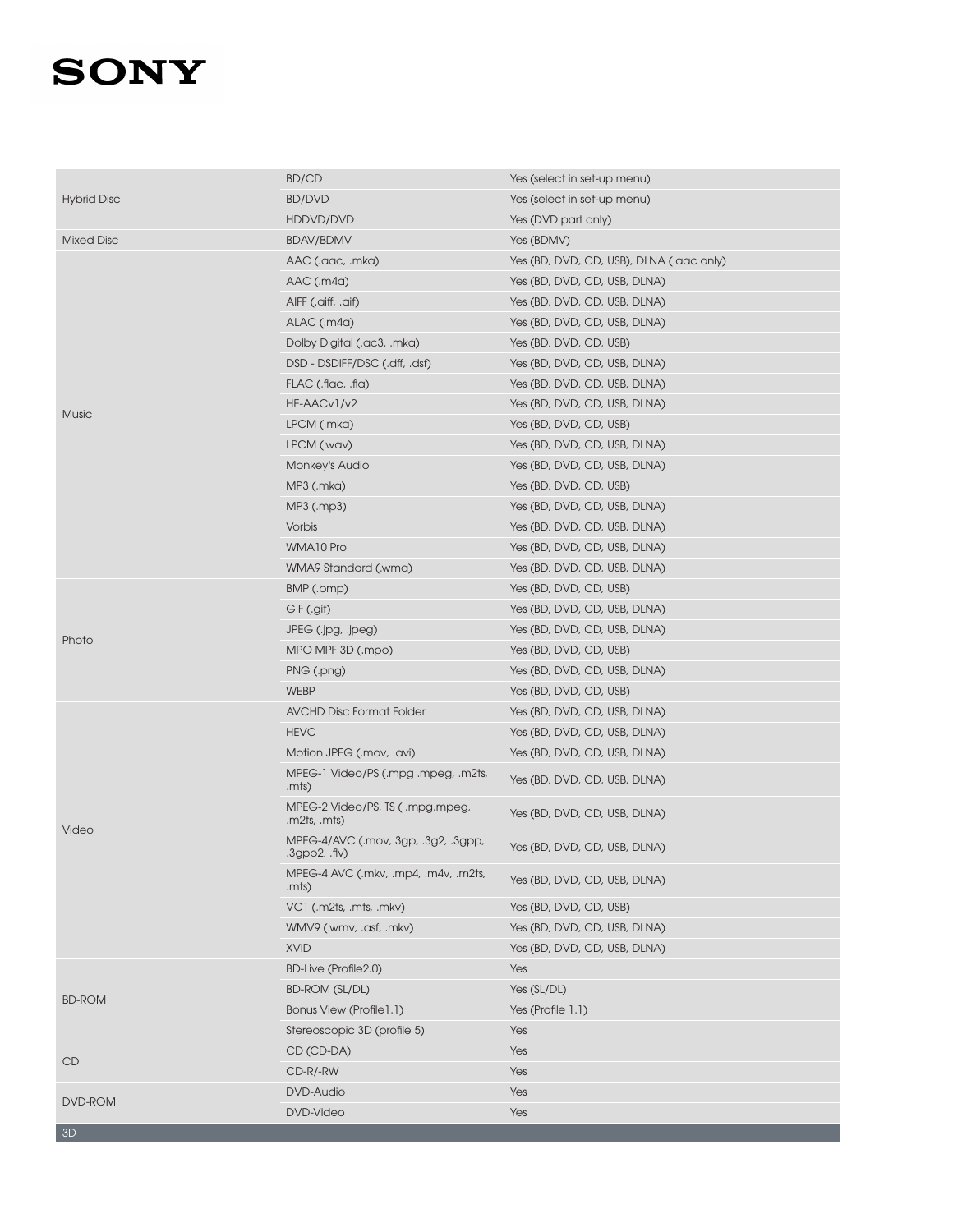| 3D                            | <b>BD-ROM</b>                    | Yes                                                    |
|-------------------------------|----------------------------------|--------------------------------------------------------|
|                               | Photo                            | Yes                                                    |
|                               | Streaming                        | Yes                                                    |
|                               | Video (from camcorder)           | Yes                                                    |
| Playback Features             |                                  |                                                        |
| Playback Features             | <b>Instant Advance</b>           | - (Capable)                                            |
| <b>Disc Playback Features</b> |                                  |                                                        |
|                               | All                              | Yes                                                    |
| Repeat                        | Chapter                          | Yes                                                    |
|                               | Title                            | Yes                                                    |
|                               | Track                            | Yes                                                    |
|                               | <b>Instant Replay</b>            | - (Capable)                                            |
|                               | Play/Stop/Pause                  | Yes                                                    |
| Playback Control              | PREV/NEXT                        | Yes                                                    |
|                               | REV/FWD                          | Yes                                                    |
|                               | Slow Playback (FWD/REV)          | Yes (Slow REV do not support for UHD BD, BD3D and VCD) |
|                               | STEP Playback (FWD/REV)          | Yes (Step REV do not support for UHD BD, BD3D and VCD) |
| Power                         |                                  |                                                        |
|                               | Power Consumption (in Operation) | 17W                                                    |
|                               | Power Consumption (in Standby)   | 0.45W                                                  |
| Power                         | Power Code Type                  | UL/cUL                                                 |
|                               | Power Requirements (frequency)   | 60Hz                                                   |
|                               | Power Requirements (voltage)     | 120V                                                   |
|                               |                                  |                                                        |
| Convenience Features          |                                  |                                                        |
|                               | Auto Power Off (Auto Stand-by)   | Yes                                                    |
|                               | <b>Bit Rate Indicator</b>        | Yes (Video, Audio)                                     |
|                               | <b>BRAVIA Sync</b>               | Yes                                                    |
|                               | DEMO mode - Tray Lock            | Yes                                                    |
|                               | <b>IPCC</b>                      | Yes                                                    |
|                               |                                  | English                                                |
|                               | Multiple Language Display        | Spanish                                                |
|                               |                                  | French<br>Portuguese                                   |
|                               | <b>Parental Control</b>          | Yes                                                    |
|                               |                                  | English                                                |
|                               |                                  | Norwegian                                              |
| <b>Convenience Features</b>   |                                  | Finnish                                                |
|                               |                                  | Greek                                                  |
|                               |                                  | Dutch<br>Portuguese                                    |
|                               |                                  | Swedish                                                |
|                               | Software Keyboard                | Danish                                                 |
|                               |                                  | Russian                                                |
|                               |                                  | Polish                                                 |
|                               |                                  | French<br>German                                       |
|                               |                                  | Italian                                                |
|                               |                                  | Spanish                                                |
|                               | Super Quick Start Mode           | Yes                                                    |
|                               | <b>USB Keyboard</b>              | Yes (101 only)                                         |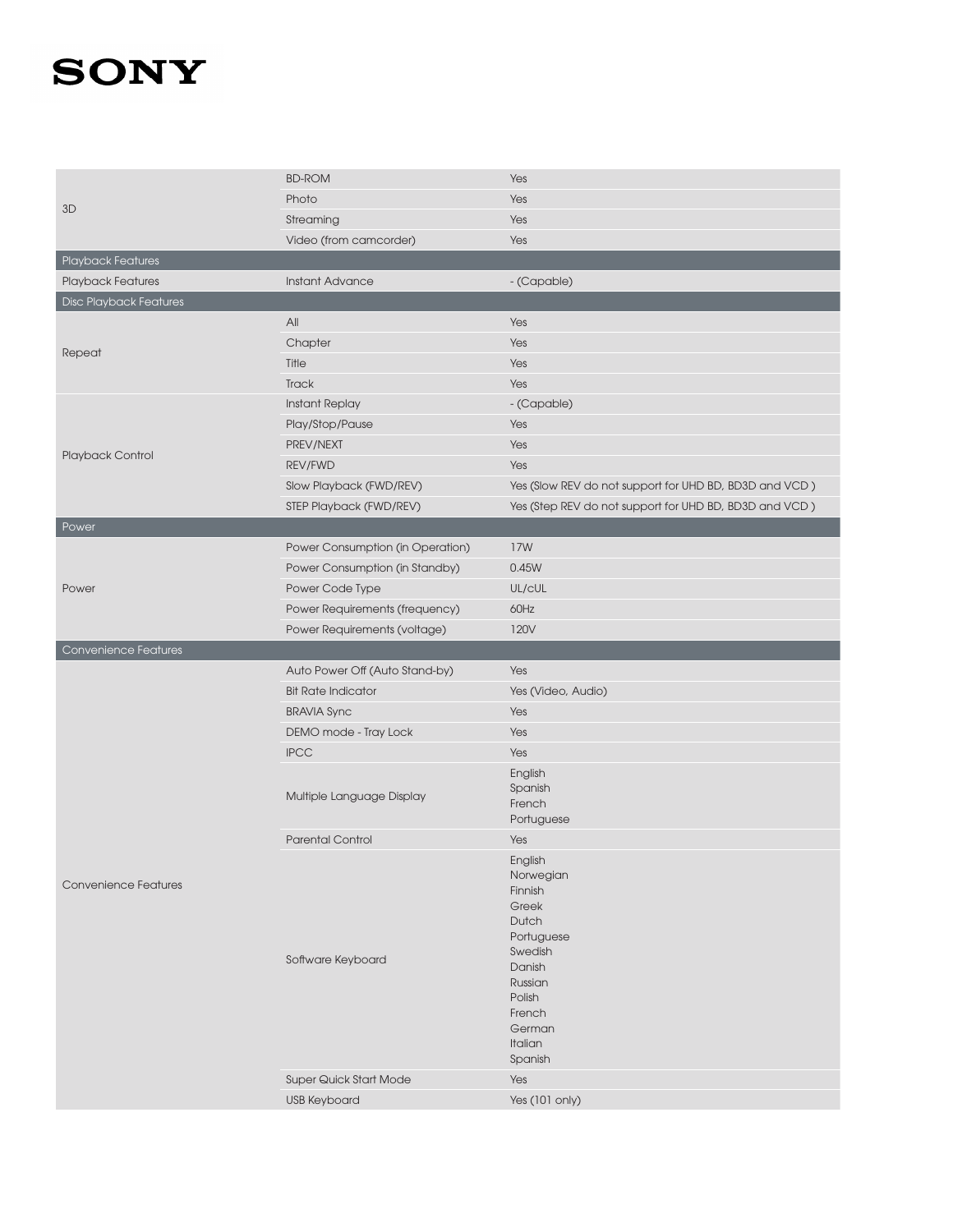| 2nd Display (Media Remote)                            | Device                            | Yes (iPhone, Android, PC)                                                  |
|-------------------------------------------------------|-----------------------------------|----------------------------------------------------------------------------|
|                                                       | SongPal                           | Yes                                                                        |
|                                                       |                                   | SongPal link (server): Yes                                                 |
|                                                       | <b>TV SideView</b>                | Yes (Video & TV SideView)                                                  |
|                                                       | <b>BD/DVD/CD</b>                  | Photo Only                                                                 |
| List with Thumbnail                                   | <b>DLNA</b>                       | Photo Only (Uncertified)                                                   |
|                                                       | <b>HDD</b>                        | Photo Only                                                                 |
|                                                       | <b>USB</b>                        | Photo Only                                                                 |
|                                                       | Customize on My Apps              | Yes                                                                        |
| <b>GUI</b>                                            | <b>FAVORITE on Remote</b>         | Yes                                                                        |
|                                                       | New UI                            | Yes (2015 version)                                                         |
|                                                       | <b>History Indication</b>         | Yes                                                                        |
| Software Keyboard                                     | Style                             | Qwerty                                                                     |
|                                                       |                                   | Qwertz                                                                     |
| Cosmetic Design                                       |                                   |                                                                            |
|                                                       | Alphanumeric FL Display           | Yes                                                                        |
| <b>Video Features</b>                                 |                                   |                                                                            |
|                                                       | Deep Color                        | Yes (12bit)                                                                |
|                                                       | <b>IP Content Noise Reduction</b> | Yes                                                                        |
| <b>Video Features</b>                                 | Preset Picture mode Cinema tuned  | Yes (Direct / Brighter room / Theater Room / Auto / Custom 1<br>/ Custom2) |
|                                                       | 24p True Cinema                   | Yes                                                                        |
|                                                       | <b>BNR</b>                        | Yes                                                                        |
| <b>Noise Reduction</b>                                | <b>FNR</b>                        | Yes                                                                        |
|                                                       | <b>MNR</b>                        | Yes                                                                        |
|                                                       | <b>4K Upscale</b>                 | 60p (Disc/USB/Net/DLNA)                                                    |
|                                                       | <b>Brightness</b>                 | Yes                                                                        |
|                                                       | Color                             | Yes                                                                        |
| Picture Parameter Adjustment(s)                       | Contrast                          | Yes                                                                        |
|                                                       | Hue                               | Yes                                                                        |
|                                                       | <b>IP Content Noise Reduction</b> | Yes                                                                        |
| Video                                                 |                                   |                                                                            |
|                                                       | HD (24Hz) (24p True Cinema)       | Yes                                                                        |
|                                                       | <b>HD (60Hz)</b>                  | Yes                                                                        |
| <b>BD</b>                                             | HD 24Hz to 60Hz conversion        | Yes                                                                        |
|                                                       | SD (60Hz)                         | Yes                                                                        |
|                                                       | DVD 24p output                    | Yes                                                                        |
| <b>DVD</b>                                            | NTSC/PAL (60Hz/50Hz)              | Yes (NTSC only)                                                            |
|                                                       | TV Type Default Setting           | 16:9                                                                       |
|                                                       |                                   | Yes (480i/ 480p/ 720p/ 1080i/ 1080p/ 2160p (60Hz))                         |
| Video Output - BD-ROM                                 | <b>HDMI</b>                       | Yes (1080p/ 2160p (24Hz))                                                  |
| Video Output - DVD R/RW BD R/RE non<br>copy protected | <b>HDMI</b>                       | Yes (480i/ 480p/ 720p/ 1080i/ 1080p/ 2160p (60Hz))                         |
| Video Output - DVD Upscaling                          | <b>HDMI</b>                       | Yes (720p/ 1080i/ 1080p/ 2160p)<br>Yes (1080p/ 2160p (60Hz))               |
| Video Output - BD Upscaling                           | <b>HDMI</b>                       | Yes (4K (60Hz))                                                            |
| Video Output - Photo Upscaling                        | <b>HDMI</b>                       | Yes $(4K)$                                                                 |
| Photo                                                 |                                   |                                                                            |
|                                                       | CD                                | Yes                                                                        |
| Slide Show with Music                                 | <b>USB</b>                        | Yes                                                                        |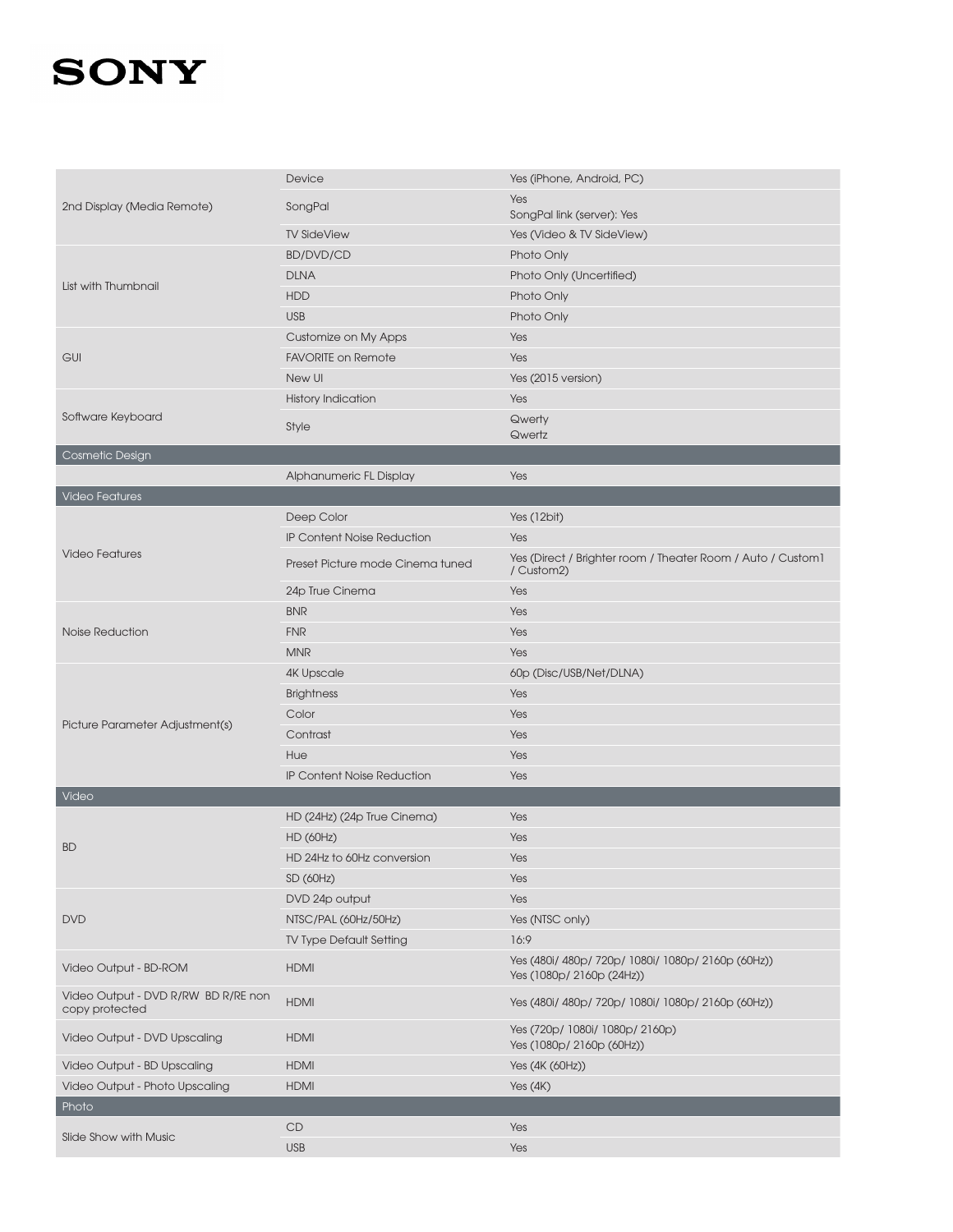| Photo                    | sRGB/ Adobe RGB/ sYCC                                       | Yes/ No(Unofficial)/ Yes                                        |
|--------------------------|-------------------------------------------------------------|-----------------------------------------------------------------|
| General                  |                                                             |                                                                 |
|                          | Network                                                     | Yes                                                             |
| <b>FW Update</b>         | <b>USB</b>                                                  | Yes                                                             |
|                          | <b>Disc Drive</b>                                           | Yes (Precision Drive HD)                                        |
|                          | Region Code (BD)                                            | A                                                               |
| <b>General Features</b>  | Region Code (DVD)                                           | 1                                                               |
|                          | Startup Screen                                              | Yes                                                             |
|                          | TV System Default Setting                                   | 60Hz                                                            |
| General                  | Colors                                                      | <b>Black</b>                                                    |
| Inputs and Outputs       |                                                             |                                                                 |
|                          | Analog Audio 2ch Output(s)                                  | 1 (Rear)                                                        |
|                          | Coaxial Audio Output(s)                                     | 1 (Rear)                                                        |
|                          | <b>Ethernet Connection(s)</b>                               | 1 (Rear)                                                        |
|                          | HDMI Output(s)                                              | HDMI 2.0 x 1 (Rear), HDMI1.4 x 1 (Rear, Audio only)             |
| Inputs and Outputs       | Infrared Input(s)                                           | Yes                                                             |
|                          | Optical Audio Output(s)                                     | 1 (Rear)                                                        |
|                          | RS-232C Input(s)                                            | Yes                                                             |
|                          | USB Input(s)                                                | 1 (Front)                                                       |
|                          | AV Separation Mode                                          | Yes                                                             |
|                          | <b>HDMI Audio Output</b>                                    | Yes                                                             |
| <b>Audio Features</b>    |                                                             |                                                                 |
|                          | Dolby Digital bit-stream out                                | Yes                                                             |
|                          | DTS bit-stream out                                          | Yes                                                             |
| Coaxial                  | DTS Neo 6                                                   | Yes                                                             |
|                          | LPCM 2ch(-48kHz/-24bit(16bit for<br>encrypted content)) Out | Yes                                                             |
|                          | Dolby TrueHD bit-stream out                                 | Yes                                                             |
|                          | DSD output                                                  | Yes (2.8M)                                                      |
|                          | DSD to LPCM conversion out                                  | Yes (up to 11.2Mbps)                                            |
| <b>HDMI Audio Out</b>    | DTS HD Master Audio bit-stream out                          | Yes                                                             |
|                          | LPCM 2ch out                                                | Yes (192kHz/96kHz/48kHz)                                        |
|                          | LPCM 6ch (5.1) out                                          | Yes (192kHz/96kHz/48kHz)                                        |
|                          | LPCM 8ch $(7.1)$ out                                        | Yes (96kHz/48kHz)                                               |
| Decodability             | AV Sync                                                     | Yes                                                             |
|                          | <b>Dolby®</b>                                               | Dolby Atmos (bitstream out) / Dolby True HD decoding<br>(7.1Ch) |
|                          | <b>DRC</b>                                                  | Yes                                                             |
|                          | dts                                                         | DTS:X (bitstream out) / DTS decoding (7.1ch)                    |
| Regulation and Standards |                                                             |                                                                 |
| C/O on Kimeihan          | C/O on Kimeihan                                             | Yes (English/French)                                            |
| <b>Safety Approval</b>   | <b>Safety Approval</b>                                      | UL/cUL                                                          |
|                          | US Accesibility (Text to speech etc.)                       | Yes (Update)                                                    |
| <b>Remote Control</b>    |                                                             |                                                                 |
|                          | <b>Standard Remote</b>                                      | Yes                                                             |
| Audio                    |                                                             |                                                                 |
|                          | Analog-to-Digital Converter                                 | PCM 192kHz/24bit, DSD 2.8M (DSD 5.6M PCM176kHz/24bit)           |
| Convenience Features     |                                                             |                                                                 |